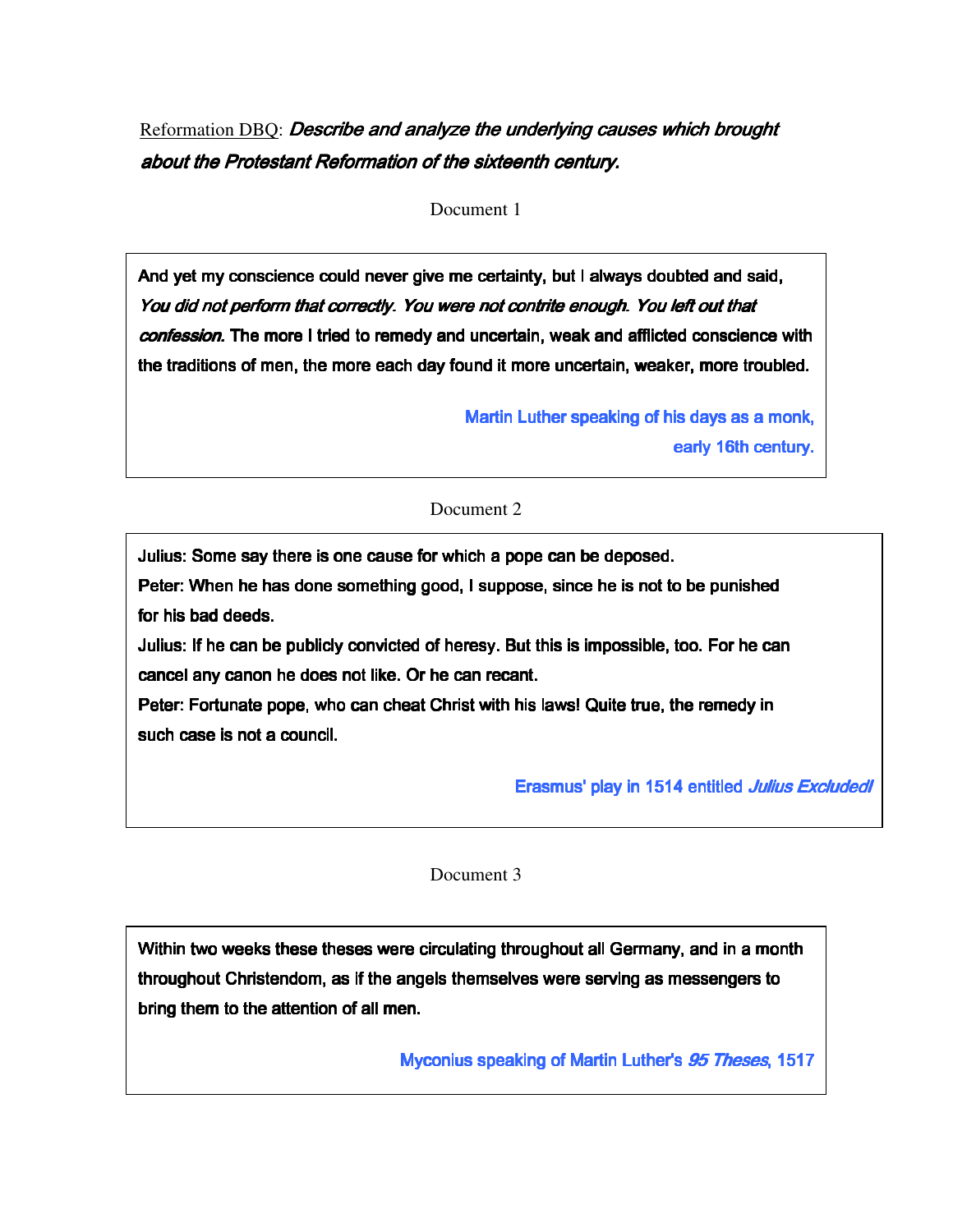## Document 4

German money, contrary to nature, flies over the Alps; the pastors given to us are shepherds only in name; they care for nothing but the sheep's fleece, and they fatten on the sins of the people.

> One of the "grievances" brought before the diet by the German princes, mid-16th century

## Document 5

You know that now in our time, as also many years heretofore, the pure, clear and bright light, the Word of God, has been so dimmed and confused and paled with human ambitions and teachings that the majority who by word of mouth call themselves Christians know nothing less well than the divine will. But by their own invented service of God, holiness, external spiritual exhibition, founded upon human customs and laws, they have gone astray, and have thus been persuaded by these whom people consider learned and leaders of others to the extent that the simple think that such invented external worship is spiritual.

From Ulrich Zwingli's debate in Zurich, 1523

## Document 6

We must resist the lust of the flesh, which, unless kept in order, overflows without measure. Where is our gratefulness toward God for our clothing if in the sumptuousness of our apparel we both admire ourselves and despise others? For so many so enslave all their senses to delights that the mind lies overwhelmed.

> A Look at the Giver of the Gift Presents Narrow-mindedness and Immoderation John Calvin, 1536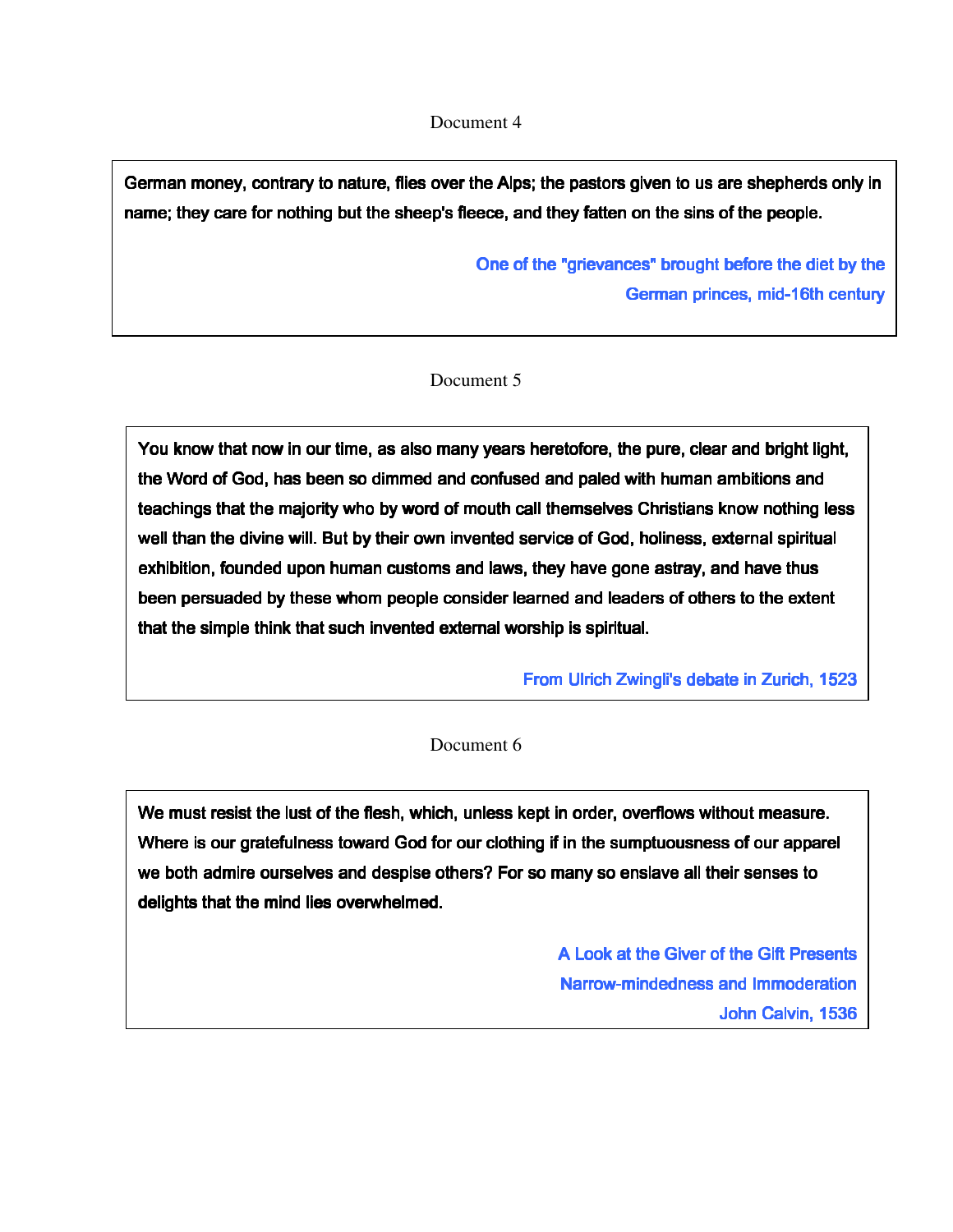## Document 7

Like an insidious devil you pervert the Scriptures. You say that the Church consists virtually in the pope. What abominations will you not have to regard as the deeds of the Church? Look at the ghastly shedding of blood by Julius II. Look at the outrageous tyranny of Boniface VIII, who as the proverb declares, 'came in as a wolf, reigned as a lion, and died as a dog.' You make the pope into an emperor Maximilian and the Germans will not tolerate this.

> Martin Luther responding to being accused of heresy

Document 8

By how many human regulations has the sacrament of penitence and confession been impeded? The bolt of excommunication is ever in readiness. The sacred authority is so abused by absolutions, dispensations, as the like that the godly cannot see it without a sigh. Aristotle is so in vogue that there is hardly time in the churches to interpret the gospel.

> Erasmus in The Annotations on The New Testament

Document 9

Doubtful sentences of divine law, especially on those matters which are called articles of the Christian faith,… must be defined only by the general council of the believers,… no partial group

or individual person of whatever status [the pope], has the authority to make such definitions.

> Marsiglio of Padua (1270-1342), The Defender of the Peace